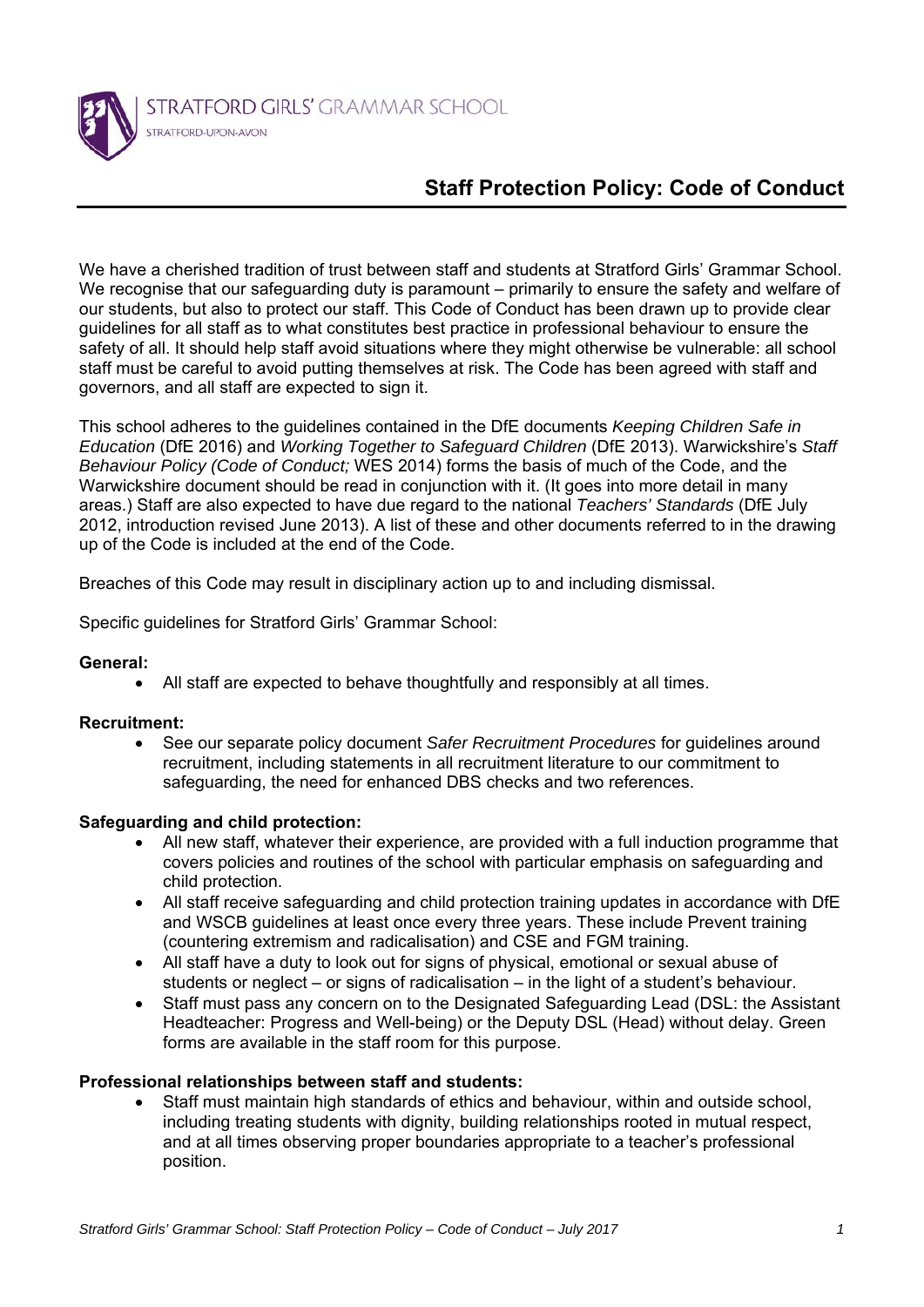- All staff employed at the school hold a position of trust with regard to students. There should be no inappropriate relationships between staff and students, in order primarily to protect our students from abuse of that trust, but also to protect staff from allegations of abuse. If you are unsure about what constitutes an inappropriate relationship, seek advice from your line manager, the Business Manager or the Headteacher.
- Maintain a professional distance between you and students, while of course showing that you care.
- Use the student' first names but never become over-familiar. Expect students to use your surname and a title that you prefer (eg Mr, Mrs, Ms or "Sir" or "Miss.") Do not allow them to become over-familiar with you. This advice applies both in school and outside of school.
- Avoid confrontation with students; always try to diffuse situations. Do not shout or use sarcasm or otherwise humiliate a student: be firm and calm, and criticise the behaviour rather than the individual. Always model the kind of behaviour you expect from young people.
- It is an offence to have a sexual relationship with any student up to the age of 18, and even though technically legal beyond 18, such a relationship may well be viewed as a serious breach of professional trust and responsibility.
- If any allegations are made against you, stay calm and report the matter to the Headteacher immediately. Make notes of what happened in case the matter has to be investigated further.
- Circumstances might occasionally arise where a member of staff is approached in some manner by a student. This might take such forms as, for example:
	- o an invitation to meet inside or outside school
	- o physical contact initiated by the student
	- o persistent contact by letter or email.

If such an approach is made, report the incident immediately to your line manager (or to the Business Manager or the Headteacher). A record should be made and action taken as appropriate, including reporting the incident to the Assistant Head: Pastoral and Wellbeing (as DSL), the Head of Sixth Form or the relevant Head of House (who may contact the student's parents).

- If you suspect any colleague of improper or unprofessional behaviour, you must report it to the Headteacher immediately. If you suspect the Headteacher of improper or unprofessional behaviour, you must report your concerns to the Assistant Head: Pastoral and Wellbeing (as DSL) or member of SLT, who will immediately inform the Chair of Governors. The school will follow Warwickshire procedures for managing allegations against staff: the Warwickshire Safeguarding Children Manager/ Local Authority Designated Officer (LADO) will be consulted and an investigation will be undertaken. See our *Allegations of Abuse Policy.* All concerns will be investigated thoroughly and confidentially, and appropriate action taken. Any serious proven allegations will be dealt with according to the school's disciplinary policies and could include summary dismissal as well as police prosecution for a very serious case.
- The school has a *Whistleblowing Policy.*

# **Meetings and contact with students:**

- All school staff should take care to avoid making themselves vulnerable.
- For their own safety and protection, staff should exercise caution in situations where they are alone with students. Other than in formal teaching situations – musical instrument tuition, for example, or MFL orals – it is always advisable for interviews or work with individual students or parents to be conducted in view of other adults. All rooms that are used for the teaching or counselling of pupils should have clear and unobstructed glass panels in the doors. It is good practice for the door to any room in which one-to-one coaching, counselling or meeting is taking place should be left open. Where this is not practicable because of the need for confidentiality, another member of staff should be asked to maintain a presence nearby and a record will be kept of the circumstances of the meeting.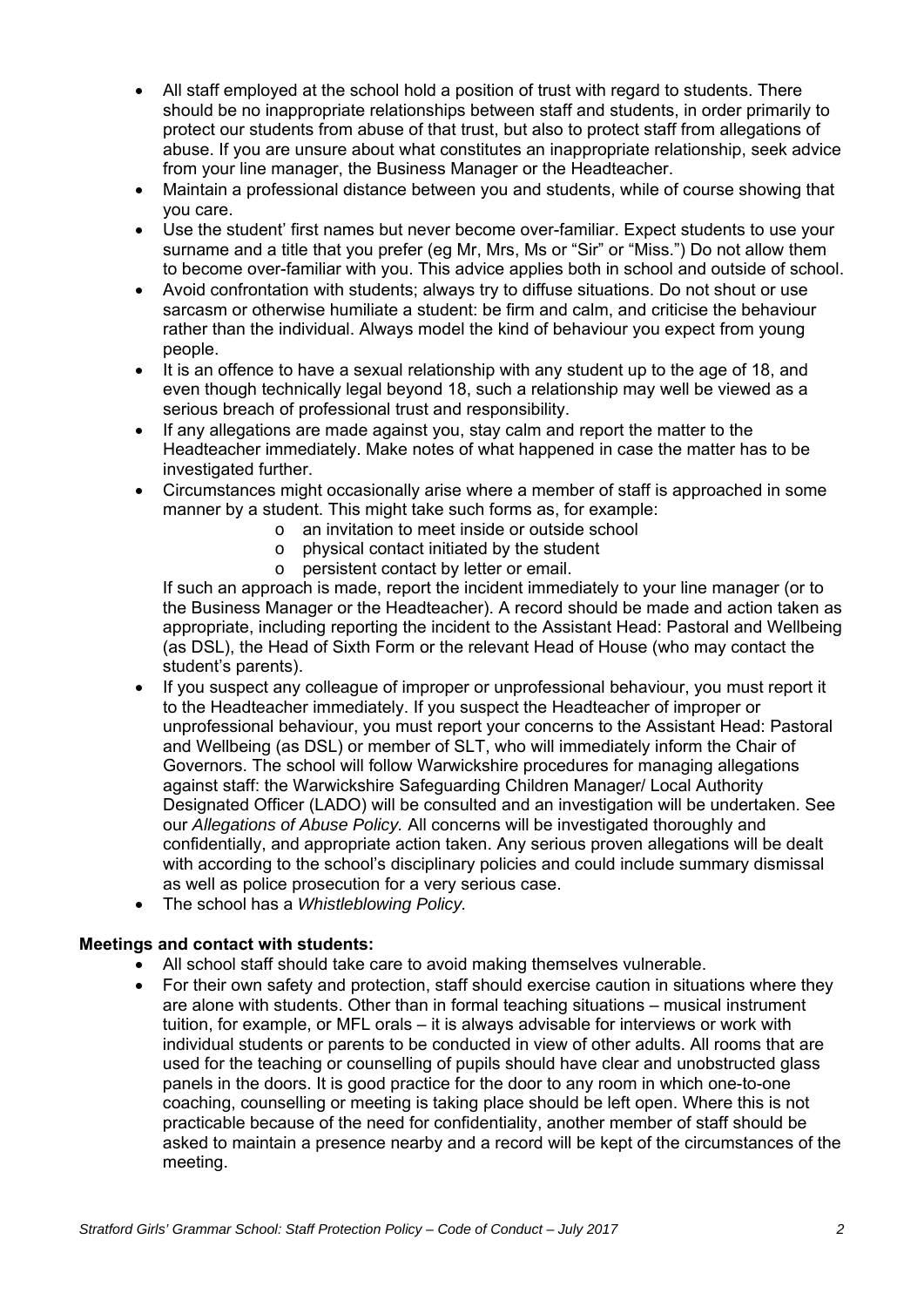- See our separate *Physical Contact including Use of Force Policy.* Whilst it would be unrealistic and undesirable to preclude all physical contact between adults and children, staff are expected to exercise caution and avoid placing themselves in a position where their actions might be open to criticism or misinterpretation. Although it is permissible to touch a pupil in, for example, demonstrating a skill in PE, Drama or D&T, or in comforting a distressed pupil, administering first aid or congratulating someone (or occasionally in other circumstances), it is advisable otherwise not to touch, put your arm around, push or grab students unless it is to protect them from hurting themselves or others.
- Particular care needs to be exercised in changing rooms, showers and toilet areas and staff should never use student toilets.
- If there is an issue with uniform or jewellery having to be removed, or a student is to be searched, a female member of staff should do this, in the presence of another member of staff.
- Home visits to pupils or private tuition of students should only take place with the knowledge and approval of the Headteacher. Visits/telephone calls by students to the homes of staff members should only occur in exceptional circumstances and with the prior knowledge and approval of the Headteacher.
- Individual members of staff must not give lifts in their cars to individual students (one-toone). In exceptional circumstances (eg transporting pupils to hospital), the Headteacher or Business Manager may authorise a member of staff to give a lift to a student (one-to-one) – but only with the agreement of that member of staff.

# **Relationships with parents**

- Staff should aim to create a welcoming and open relationship with parents. All parental concerns should be treated seriously and dealt with promptly: see our *Communications*  and *Complaints Policies.*
- Particular care should be taken when the usual boundaries between staff and parents are blurred – eg when parents are also members of staff, or when staff have friends who are also parents. It is important that confidentiality should be maintained and appropriate boundaries observed at all times both in school and out of school (eg when a member of staff's daughter brings home school friends, or when members of staff socialise with parents). See our *Confidentiality Policy.*

# **Relationships with other staff**

- All staff are expected to treat each other with respect and relationships between staff should be characterised by fairness and openness. This means valuing all contributions, acknowledging difference, and working together to build a climate of continuous improvement. Politeness and respect are essential ingredients: where differences occur they should be dealt with calmly and fairly. Staff should not denigrate their colleagues in the presence of others.
- All staff should exercise due confidentiality towards matters that are either discussed or overheard, whether about students or other staff. See our *Confidentiality Policy.*

# **Email:**

- Your staff sggs.org.uk email address is the appropriate point of contact and this can be accessed from home. This is the only email address which should be used for school communications including email contact with students, parents and colleagues.
- Staff must not give their private email contact details out to students.
- If accessing your school emails from a home computer, ensure you have appropriate antivirus software installed and updated regularly.

# **Laptops and netbooks:**

- All teaching staff are provided with school netbooks or laptops.
- Great care must be taken when transporting laptops and netbooks between school and home. They must not be left in unattended cars, for example.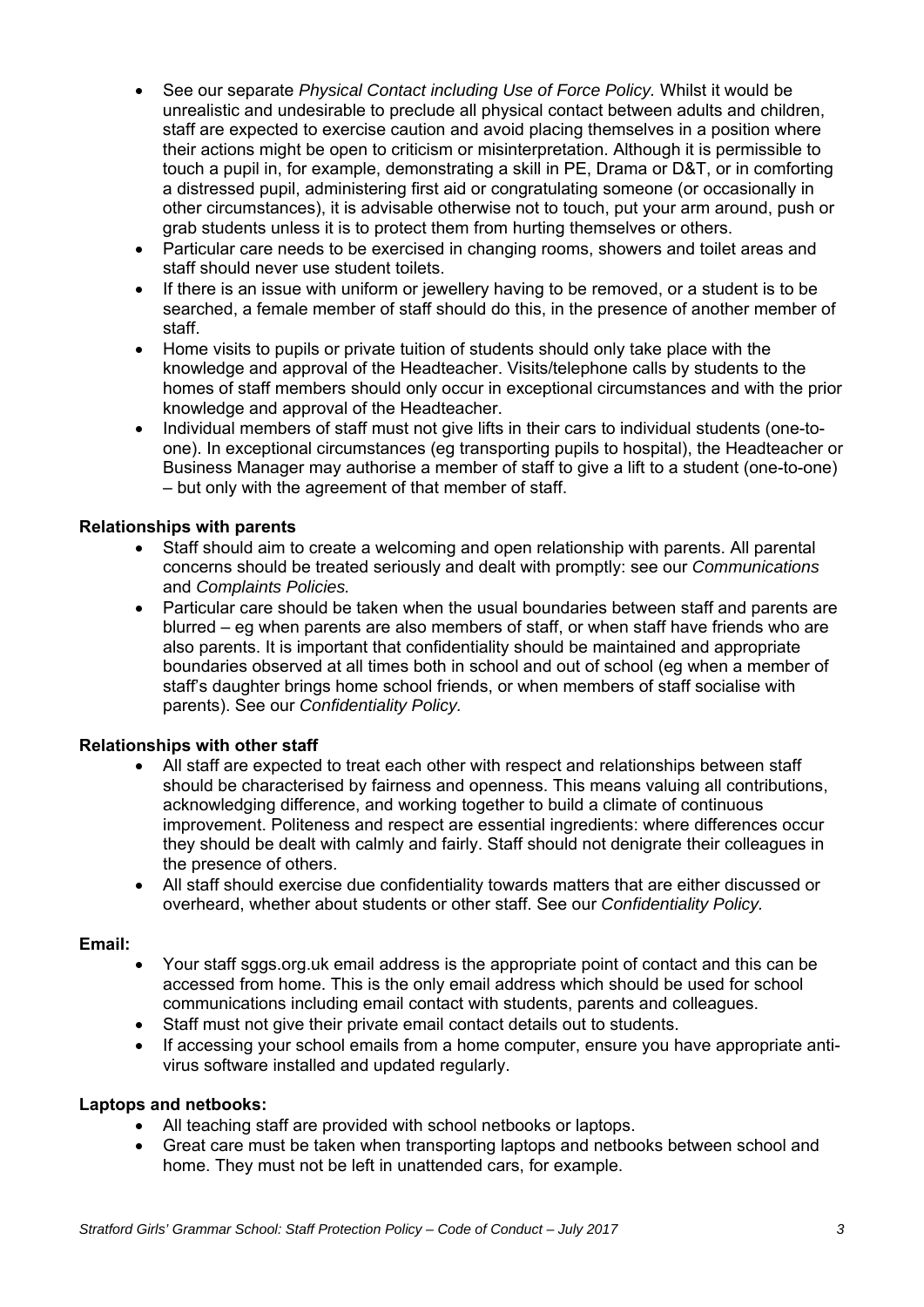Great care must be taken to ensure that personal data (eg pupil dates of birth or addresses) remain secure. Any such information must be accessed only through secure on-line routes or via secure password-protected and encrypted portable hard-drives or memory sticks (Data Protection Act).

# **Social Networking Sites:**

- It is strongly recommended that staff do not have profiles on social networking sites. Staff may still choose to do so, but it is at their own risk and against the advice of the school.
- Should staff choose to have a profile on a social networking site, then the following procedures must be observed, both for the protection of all staff members and for the protection of pupils at the school:
	- $\circ$  Privacy settings must be set up so that the profile for any member of staff is private and only invited friends can access personal information.
	- o Even on a Facebook site that is private, defamatory material relating to school, its employees or pupils must not appear. Staff should do nothing to jeopardise the school's reputation or bring it into disrepute – eg bad-mouthing colleagues or the school. This would be regarded as unacceptable professional conduct.
	- $\circ$  No pupil of the school, including sixth formers, should be a 'friend' of any member of staff. A social networking profile is a personal domain to which the children in our care should not have access. Any electronic communication between students and staff should be via school email.
	- o Staff may choose to add former students of the school as 'friends' at their own risk so long as:
		- $\blacksquare$  the former student is over the age of 18
		- privacy settings remain as detailed above whereby the member of staff's profile is private and accessible only to invited 'friends'.
- Staff may choose to set up a page on a social media site for communication with students of the school provided that:
	- o permission is sought from SLT and the e-safety lead (Head of Computing) regarding the purposes of the site
	- o the site is established for educational purposes only and not for social communication
	- $\circ$  the site is open only to students of the school using real name logins and is not accessible to people who are not members of the current school community
	- o the advice of the school Communications Manager is sought to ensure the branding and language used on the site shares the school's image.
- The use of Twitter may be used by Subject Leaders to disseminate subject specific information, following these guidelines:
	- o This should primarily be used for re-tweeting links from relevant organisations or details about lessons, topics etc.
	- o Tweeting opinions and personal thoughts using the account is not recommended.
	- o Tweets should be 'protected', to ensure students follow using their real name.

# **Mobile phones:**

- Staff must not give their personal mobile phone number to students.
- On many school trips students are supervised the whole time, and there is no need to issue students with an emergency contact number. Staff can use their personal mobile phones for emergency contact with school.
- On school trips where pupils are allowed some unsupervised time away from staff (eg most residential visits including exchange visits), the Group Leader will be given a school mobile phone. In these circumstances it is wise to give the students the school mobile phone contact number – and also to collect the students mobile phone numbers centrally. School mobile phones are held in the Finance Office.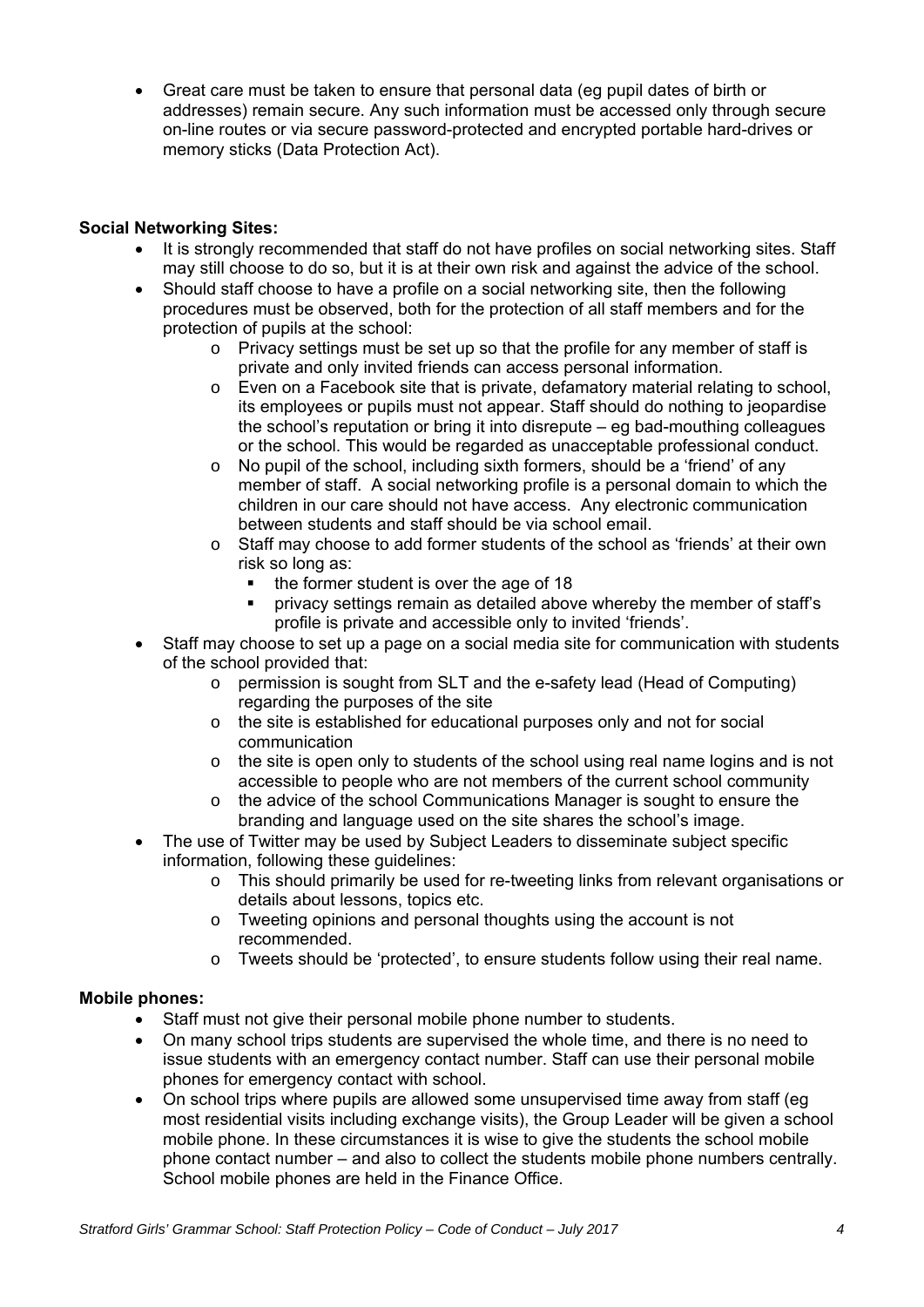Mobile phones/devices with built in cameras: staff must ensure their mobile phones have screen locks enabled at all times in school. If a member of staff's phone is left unattended and accessible by a student, then that member of staff has left themselves open to their camera being used for improper behaviour – which would be regarded as professional misconduct.

#### **Attendance, punctuality, preparedness and dress:**

- Staff should maintain the highest standards in their own attendance and punctuality.
- All absence should be genuine (see our *Absence from Work Policy*).
- Staff should be punctual and well-prepared, and should carry out tasks to the best of their ability, taking pride in their work.
- Staff are expected to dress appropriately; all staff should set a good example to students in what they wear, avoiding clothing that is overly casual or revealing. Male teaching staff are expected to wear a jacket and tie, and female teaching staff equivalently smart attire with a jacket.
- Staff must wear school ID lanyards (or ID badges if preferred) at all times.

#### **Staff physical and mental wellbeing**

- All staff are encouraged to look after their physical and mental wellbeing. This includes maintaining a healthy work-life balance. We take issues of stress very seriously, and look to provide appropriate support and help in these cases.
- All staff should have access to counselling and support. Staff needing support are encouraged to discuss issues and concerns with the Headteacher in confidence. Support can be provided both internally (eg through the provision of a mentor), or externally through the Occupational Health Service. Trade Unions also provide help, support and advice for their members, and membership of a trades union is strongly encouraged.

#### **Finance and resources**

- All staff should treat resources responsibly, and exercise due financial care.
- All staff have a responsibility to look after the resources of the school. This includes not wasting resources (including physical resources and those such as heat/ electricity); and following the principles of 'reduce, re-use, recycle' where appropriate.
- Procedures for handling money are dealt with in separate policies see eg the *Financial Procedures* and *Gifts and Hospitality* policies – and staff are expected to follow these. Staff should not, for instance, solicit or accept any gift, loan, fee, hospitality or other reward which influences the way in which they carry out their duties. Any cash (from eg concerts or charity fundraising events) should be clearly labelled and sent as soon as practicable to the Finance Office. Failure to do so could leave colleagues open to accusations of misconduct.

# **Work issues, including possible conflicts of interest**

- Care should be taken to avoid any conflict of interest between activities outside the school and professional responsibilities. Staff should not undertake work or engage in activities in their own time through which they seek to exercise unfair advantage by virtue of their position. In no case should outside activities bring the school into disrepute.
- Staff should not, without the prior knowledge and approval of the Headteacher, undertake activities unconnected with their professional role during working hours.
- Staff in full-time employment should inform the Headteacher where they are undertaking paid work which may impinge on their normal duties, including activities such as examining, private tuition, or preparing publications or press articles. Where work is undertaken in the employee's own time any fees paid may be retained by the employee. However, where the work impinges on working time and/or involves the use of school resources, it is necessary to seek approval to use such resources and agree the proportion of any fee to be paid to the school for such use. Teachers are encouraged to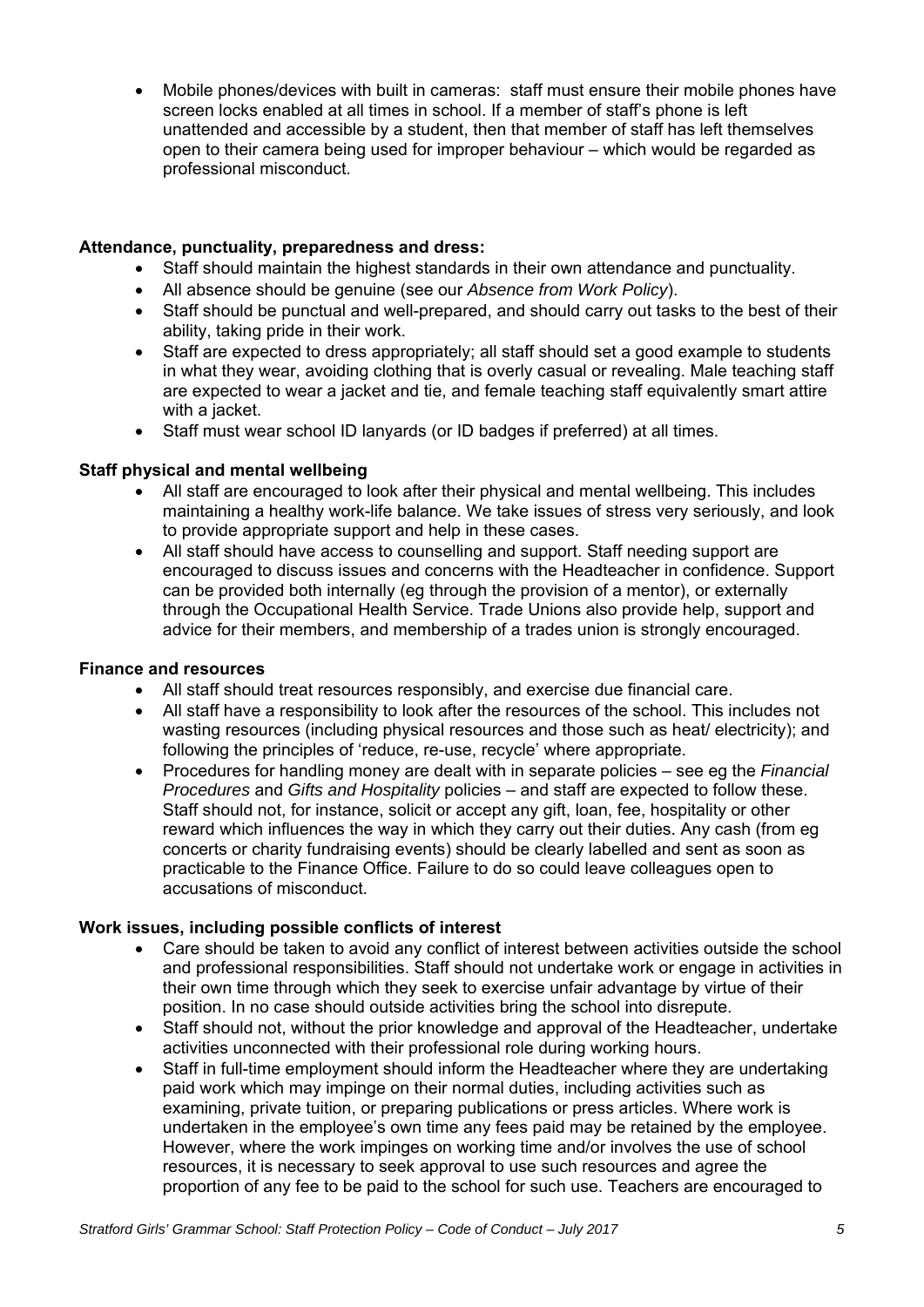take part in examining and moderating as this is seen to be advantageous for the school. However, external exam marking should not take place within the working school day. Release to attend any exam standardisation or moderation meetings as required by the exam boards should be agreed in advance with the Headteacher. Normally the costs of cover are reimbursed by the exam boards in these circumstances.

 In addition to financial interests, staff should exercise professional judgement in disclosing to the Headteacher any non-financial interests which may conflict with the interests of the school. Such disclosure will depend upon circumstances (eg in making appointments) and may include personal acquaintances, membership of voluntary or other organisations or any official position or public appointment.

# **Staff Attendance at Student Proms/Balls**

- Traditionally, staff attend these events within the context that students are viewed as part of the sixth form until 31st August of Year 13. The following code of conduct outlines safe practice designed to safeguard both themselves and the students enjoying these occasions. Professional security personnel and a photographer are recruited for these events.
- Staff attend these functions as invited quests.
- Staff who are invited to attend should let the Headteacher know of the invitation and their intention to attend.
- Staff are not expected to supervise or intervene if unruly behaviour occurs.
- Staff are a calm and reassuring presence (with secure and established working relationships).
- Staff are expected to conduct themselves in a thoroughly professional and appropriate manner at all times.
- Staff may purchase a moderate amount of alcohol (a glass of wine for example) for personal consumption but must not purchase alcoholic drinks for students.
- Staff should not take their own pictures of students on personal devices and should exercise caution and professional judgement if a student/s request pictures of them, either individually or as part of a group.
- Staff are to attend in pairs or trios and no staff should remain alone at the venue if colleagues depart before the function ends (as is normally the case).
- Staff should not offer or provide lifts home to students.

# **Other Policies:**

- All staff must have proper and professional regard for the ethos, policies and practices of Stratford Girls' Grammar School.
- All staff are expected to follow the school's policies, including the *Behaviour, Anti-Bullying*  and *Equality* policies, and implement the *Rewards and Sanctions* system consistently and fairly, including keeping records up-to-date on Behaviour Manager.
- All staff must familiarise themselves with school and national policies listed below.
- Staff should not deliberately behave in such a way as to bring the school into disrepute or jeopardise the school's or individual colleagues' reputations. This would be regarded as unacceptable professional conduct.
- Staff should not behave in a discriminatory manner (eg racist, sexist, homophobic etc or about disability) or make discriminatory remarks about others (see *Equality Policy*).

# **Further reading:**

*Staff Behaviour Policy (Code of Conduct):* WES 2014

*Keeping Children Safe in Education* (DfE 2015) *Working Together to Safeguard Children* (DfE 2015) *Teachers' Standards* (DfE, July 2012, introduction updated June 2013) *The use of force to control or restrain pupils* (DfE, 2013)

Stratford Girls' Grammar School key linked policies: